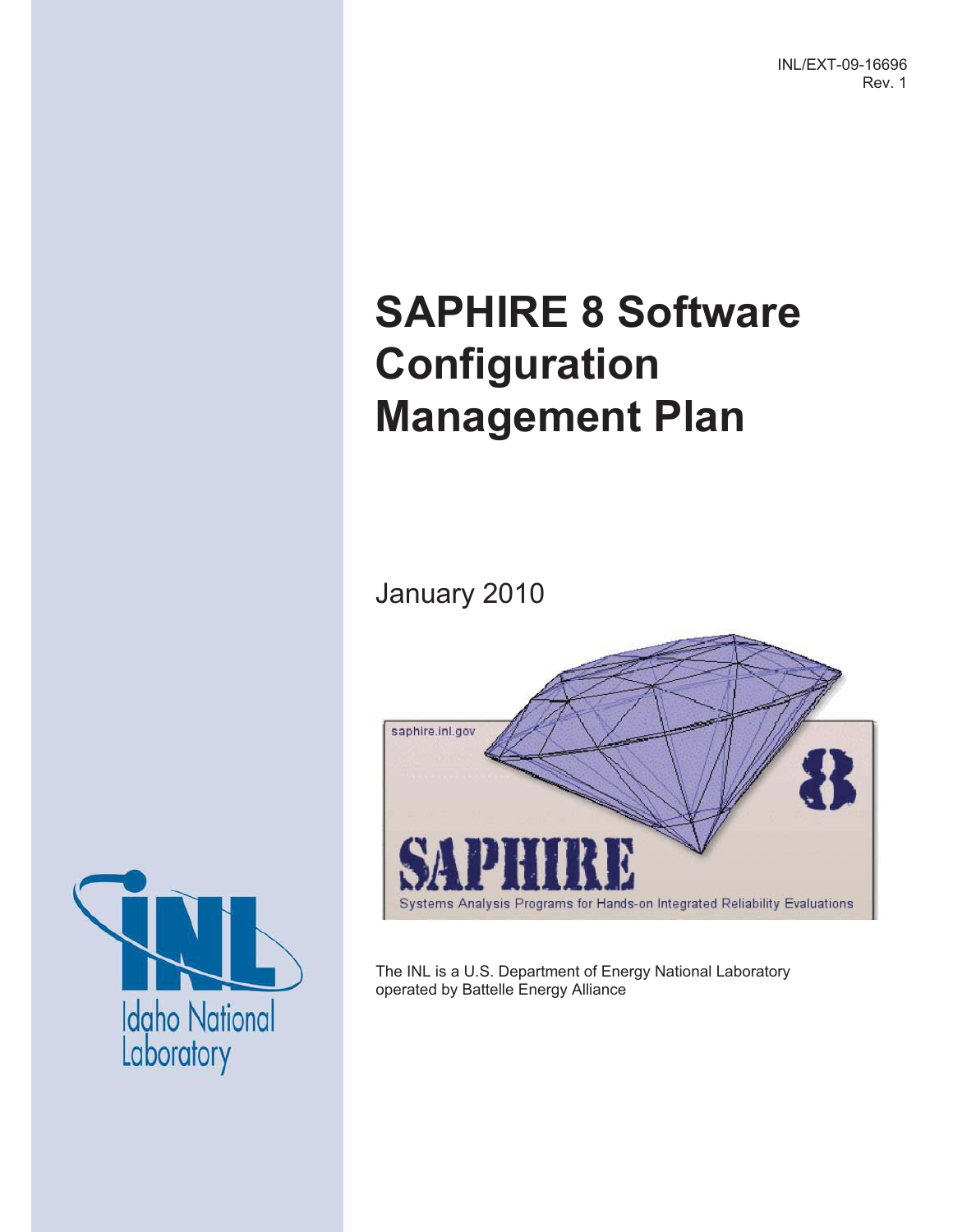**INL/EXT-09-16696 Rev. 1**

### **SAPHIRE 8 SOFTWARE CONFIGURATION MANAGEMENT PLAN**

**January 2010** 

**Idaho National Laboratory Idaho Falls, Idaho 83415** 

**http://www.inl.gov**

**Prepared for the U.S. Nuclear Regulatory Commission Washington, DC 20555 Project No. N6423**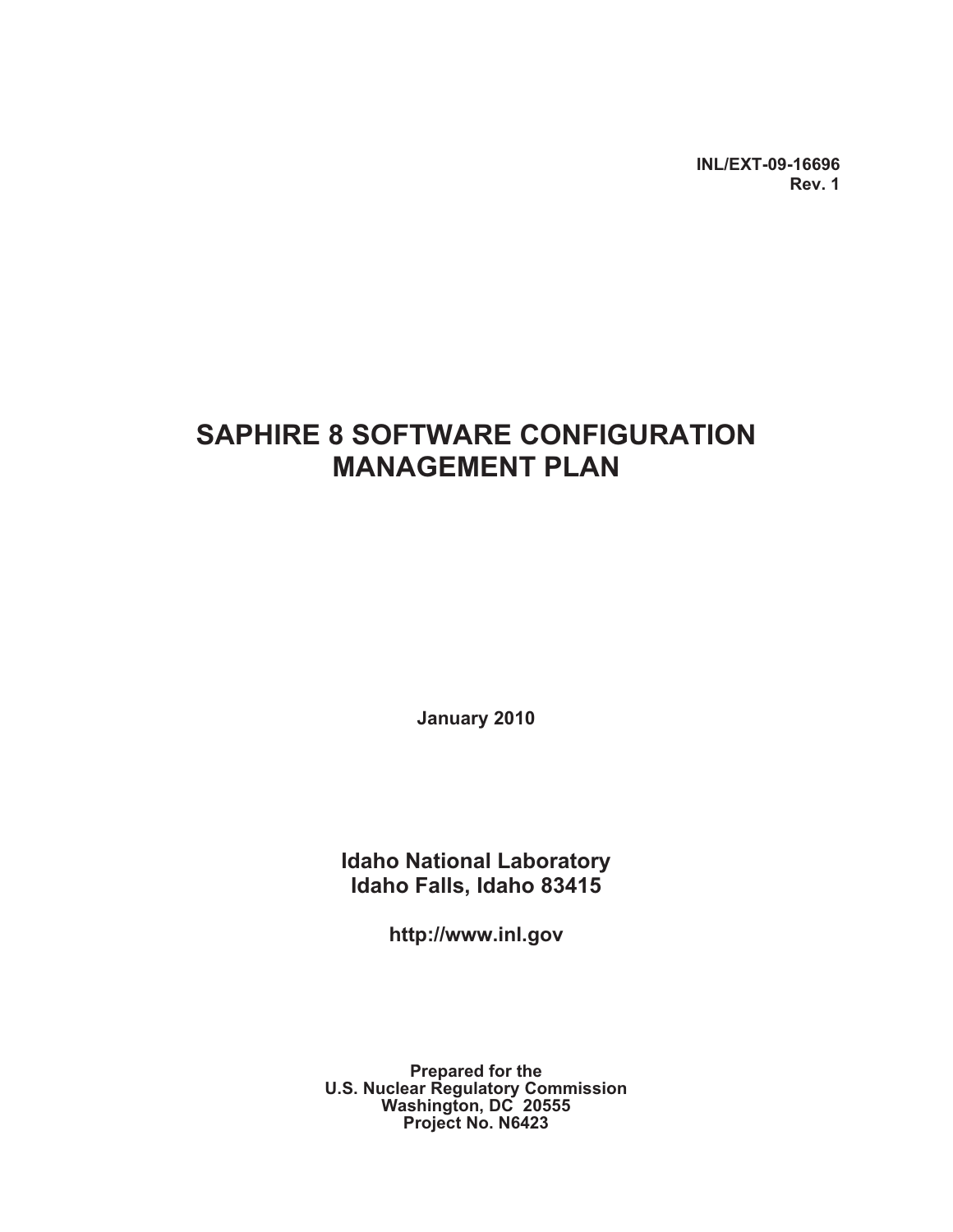#### **Idaho National Laboratory** Page: 1 of 11 **SOFTWARE CONFIGURATION MANAGEMENT PLAN for SAPHIRE Version 8 N6423**

Identifier: INL/EXT-09-16696 Revision: 1 Effective Date: 1/26/10

#### **REVISION LOG**

| <b>Revision</b><br><b>Number</b> | <b>Effective</b><br>Date | <b>Affected</b><br>Pages | <b>Description of Change</b>                                                 |
|----------------------------------|--------------------------|--------------------------|------------------------------------------------------------------------------|
|                                  |                          | $\overline{0}$           | Initial issue (Preliminary Configuration Management)<br>Plan)                |
|                                  |                          |                          | Updated headers and text in Section 1.3 to match<br>project plan information |

#### **SIGNATURES**

Approved by

Curtis L. Smith, INL Project Manager Date

S. Ted Wood, SAPHIRE 8 Support Manager Date

1/26/2010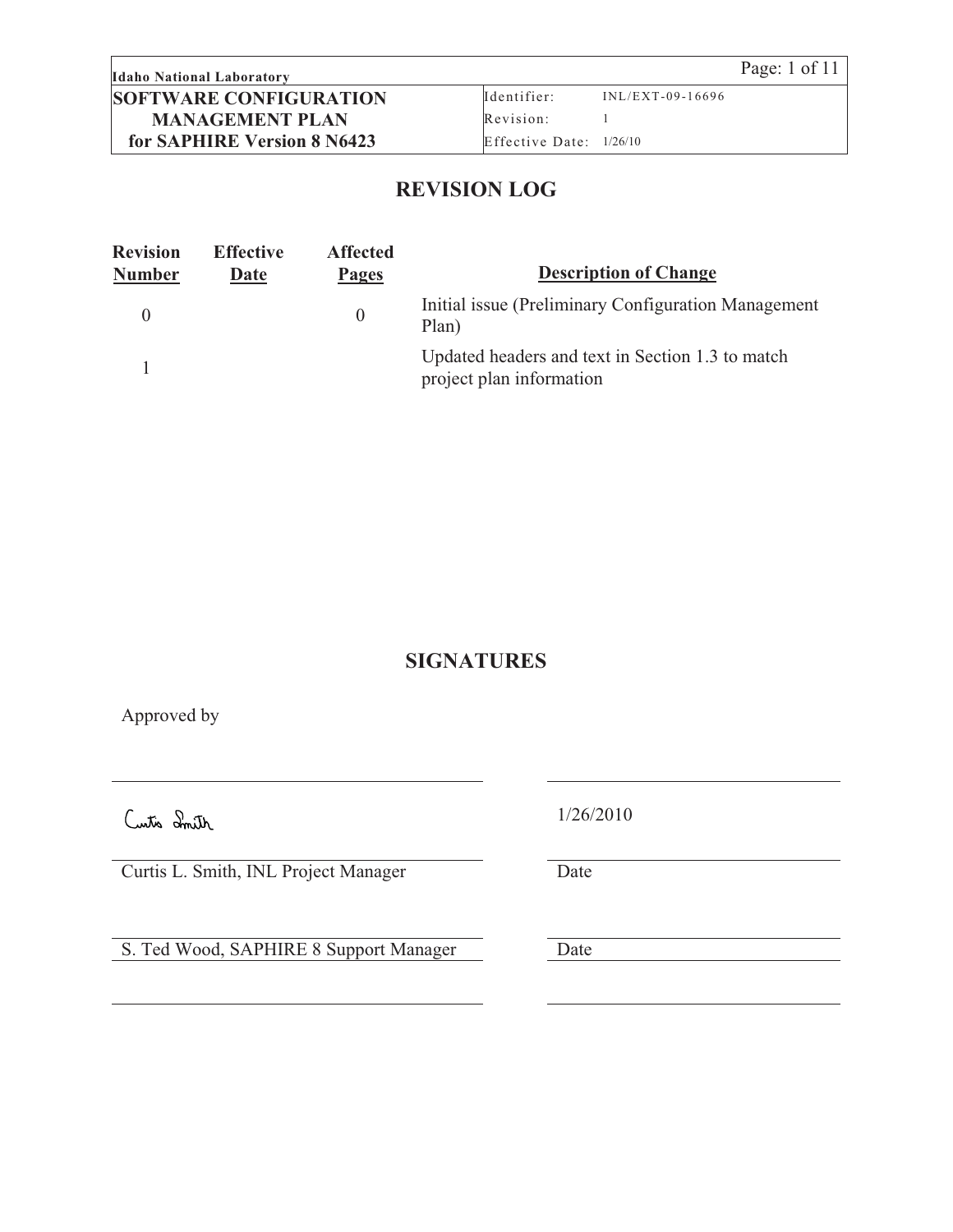Identifier: INL/EXT-09-16696 Revision: 1 Effective Date: 1/26/10

#### **CONTENTS**

| 1. |     |  |
|----|-----|--|
|    | 1.1 |  |
|    | 1.2 |  |
|    | 13  |  |
|    |     |  |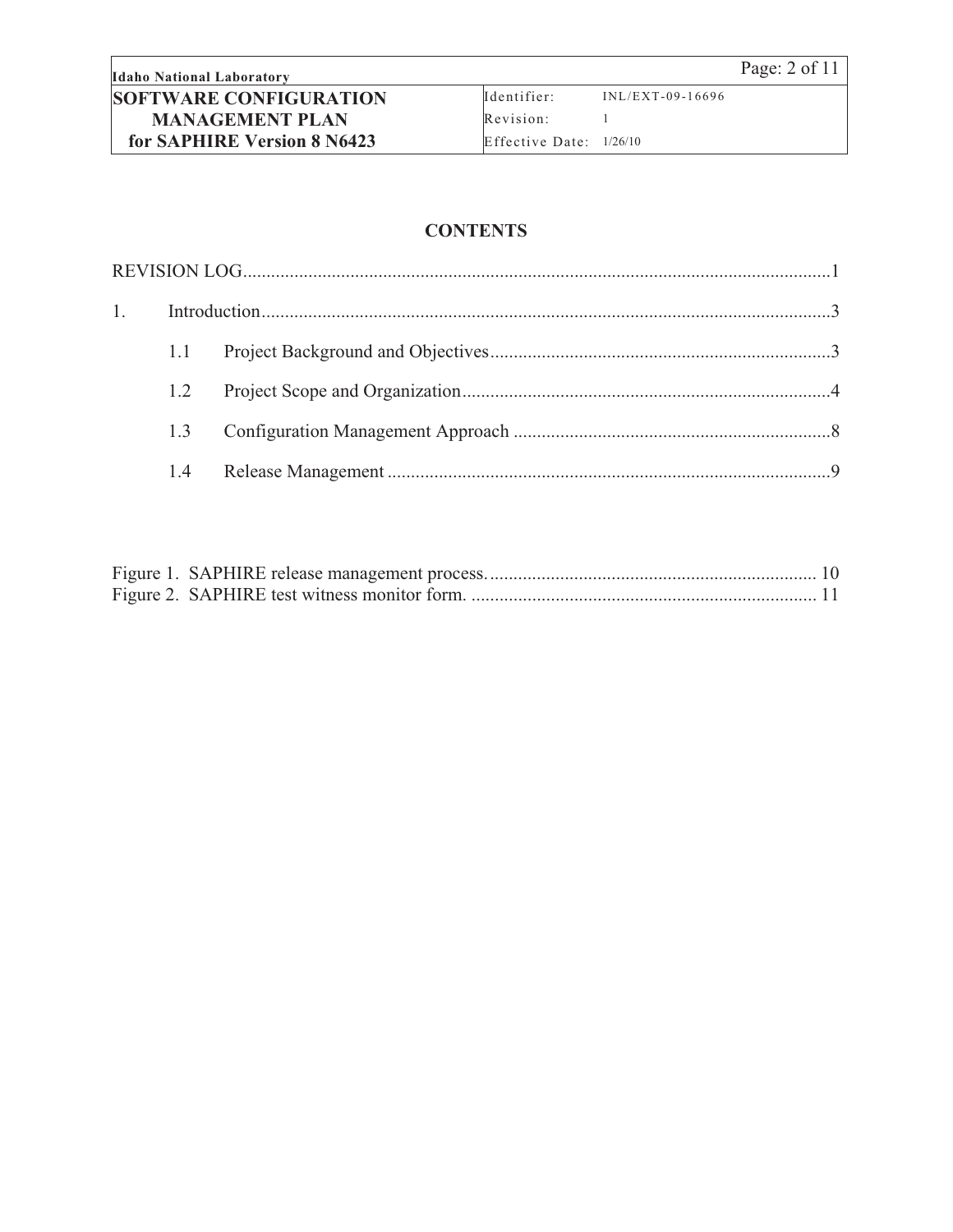#### **1. Introduction**

#### **1.1 Project Background and Objectives**

The NRC developed the SAPHIRE computer code for performing probabilistic risk assessments (PRAs) using a personal computer (PC) at the Idaho National Laboratory (INL) under Job Code Number (JCN) L1429. SAPHIRE started out as a feasibility study for a PRA code to be run on a desktop personal PC and evolved through several phases into a state-of-the-art PRA code. The developmental activity of SAPHIRE was the result of two concurrent important events: The tremendous expansion of PC software and hardware capability of the 90s and the onset of a riskinformed regulation era.

Three SAPHIRE versions have been released to date. Version 5 was a DOS version that became a production code a number of years ago. Version 6 was a Windows NT version that became a production code in 1998. Version 7 is also a Windows NT (or above) version that is currently the standard that is being used by the NRC.

Work began on a new version of SAPHIRE, Version 8, under JCN Y6394, "Maintenance and User Support for SAPHIRE Code and Library of PRAs." Version 8 is being designed to meet current NRC program needs such as those related to SPAR model development, the Significance Determination Process (SDP) program, the Risk Assessment Standardization Project (RASP), as well as the Accident Sequence Precursor (ASP) Program. Development of Version 8 continued under JCN N6203, "Maintain and Support SAPHIRE Code and Library." JCN N6423 "SAPHIRE Version 8" will support the beta and final Version 8, testing, verification, and validation.

The development of the new SAPHIRE version includes new features and capabilities. These features and capabilities are related to working with larger, more complex models and improving the user-friendliness of SAPHIRE's interfaces while retaining key functionality of Version 7.

Version 8 is being developed to support the SPAR models and to run them as an integrated model (e.g., Level 1 with external events). The graphical user interface has also improved from SAPHIRE 7 to support NRC programs such as the SDP and the ASP. A tailored interface for the SDP and the ASP programs is being developed. An interface for general analyses and model construction is also being developed. The interfaces for the SDP, ASP, and general analysis introduce the concept of a "workspace" in which the analyst may run and save different analyses. The use of workspaces enables the user to separate the model construction from the model analysis.

Projects JCN L1429 and JCN W6241 were closed out at the end of their periods of performance, November 30, 2000, for both projects. The remaining work from these two projects was consolidated into JCN Y6394, which has been closed out. JCN N6203 continues work on the current version of SAPHIRE, Version 7. Work is now being continued under JCN N6423 for SAPHIRE Version 8.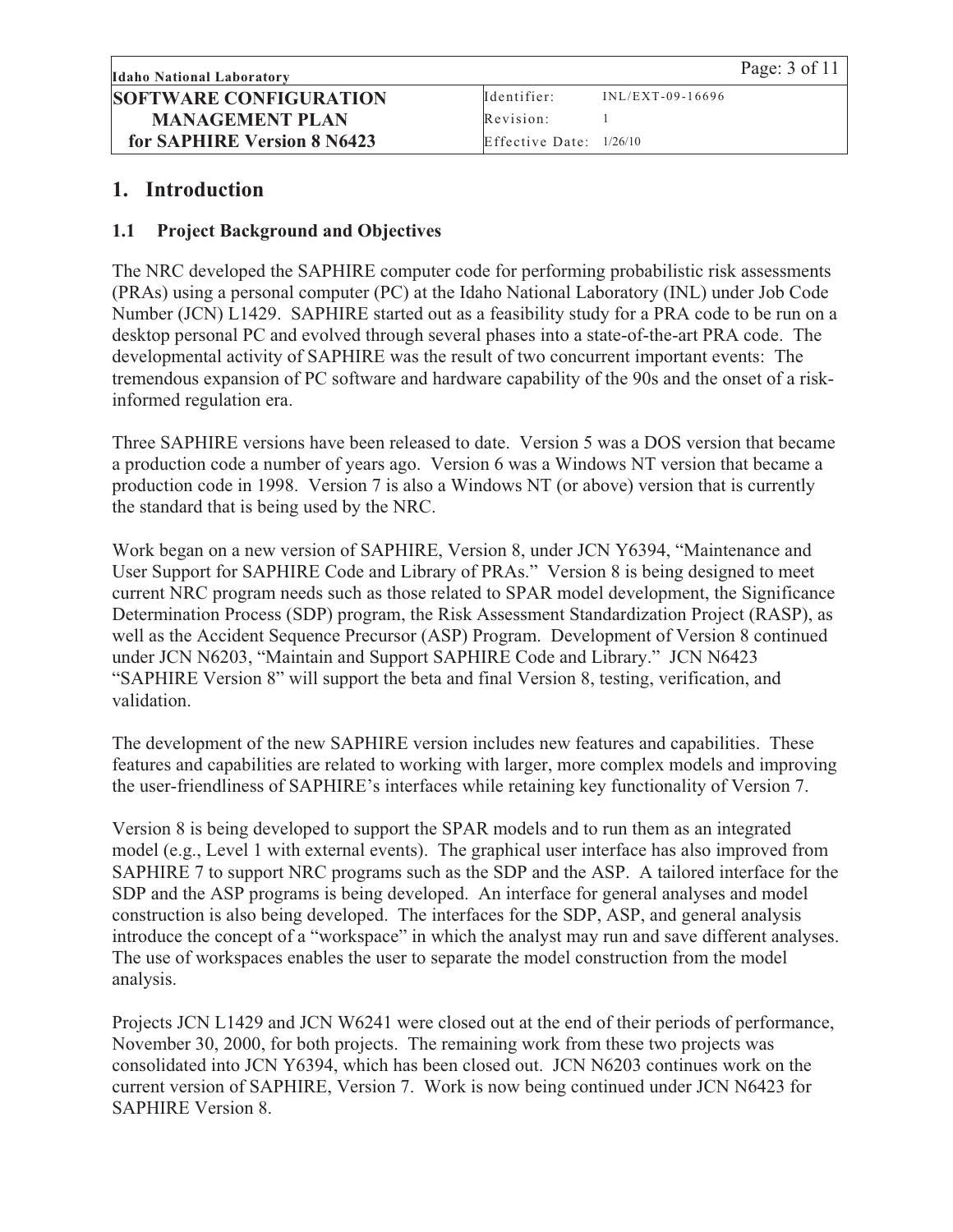#### **1.2 Project Scope and Organization**

The INL may perform a wide range of engineering and research projects supporting all Offices under the NRC's Executive Director for Operations. Areas of specific expertise that the NRC has historically relied upon the INL to provide include probabilistic risk assessment, reliability analysis, operational data collection and trending, operational event assessment, component engineering, and training. Support in new technical areas is constantly being pursued.

All NRC work assigned to a DOE national lab is governed by NRC Directive 11.7, NRC Procedures for Placement and Monitoring of Work with the Department of Energy. The NRC assigns each project a unique Job Code Number (JCN), is funded separately, and is assigned a NRC Project Manager and NRC Technical Monitor. NRC Directive 11.7 establishes a controlled and monitored process for requesting services of a national lab, work planning, work authorization and initiation, work progress monitoring, reporting, work termination and project closeout. The primary documents to accomplish these functions are: Request for Proposal with attached Statement of Work, NRC Form 189 (DOE Laboratory Project and Cost Proposal for NRC Work), NRC Form 173 (Standard Order for DOE Work), and the Monthly Letter Status Report.

A detailed description for each project is established, documented, and approved by the NRC and DOE-ID on NRC Form 189. A summary description of each project is provided on the Control Account. These two documents provide the official project descriptions. All other project management documents should refer to one of these two documents for a description.

The work scope for each JCN is provided in detail in the individual project's current NRC Form 189. All other project management documents should refer to the 189 for work scope.

The organizational structure of the SAPHIRE software development team influences and controls the software quality. Roles and responsibilities within the organizational structure provide the development team with the freedom, flexibility and objectivity to evaluate and monitor the software quality as well as verify problem resolutions. This structure enables the development team to tailor the maintenance and development activities, techniques, and methodologies for problem identification, reporting and resolution, testing, records retention, and configuration management.

For the INL, Software Quality Assurance (SQA) requirements are contract driven and interpreted from DOE Order 414.1C, "Quality Assurance", 10 CFR 830 Subpart A, "Quality Assurance Requirements", and ASME NQA-1-2000, "Quality Assurance Requirements for Nuclear Facility Applications." The INL internal document, PDD-13610, "Software Quality Assurance Program," describes the SQA Program at the INL. To implement the SQA Program, two supporting documents are used at the INL: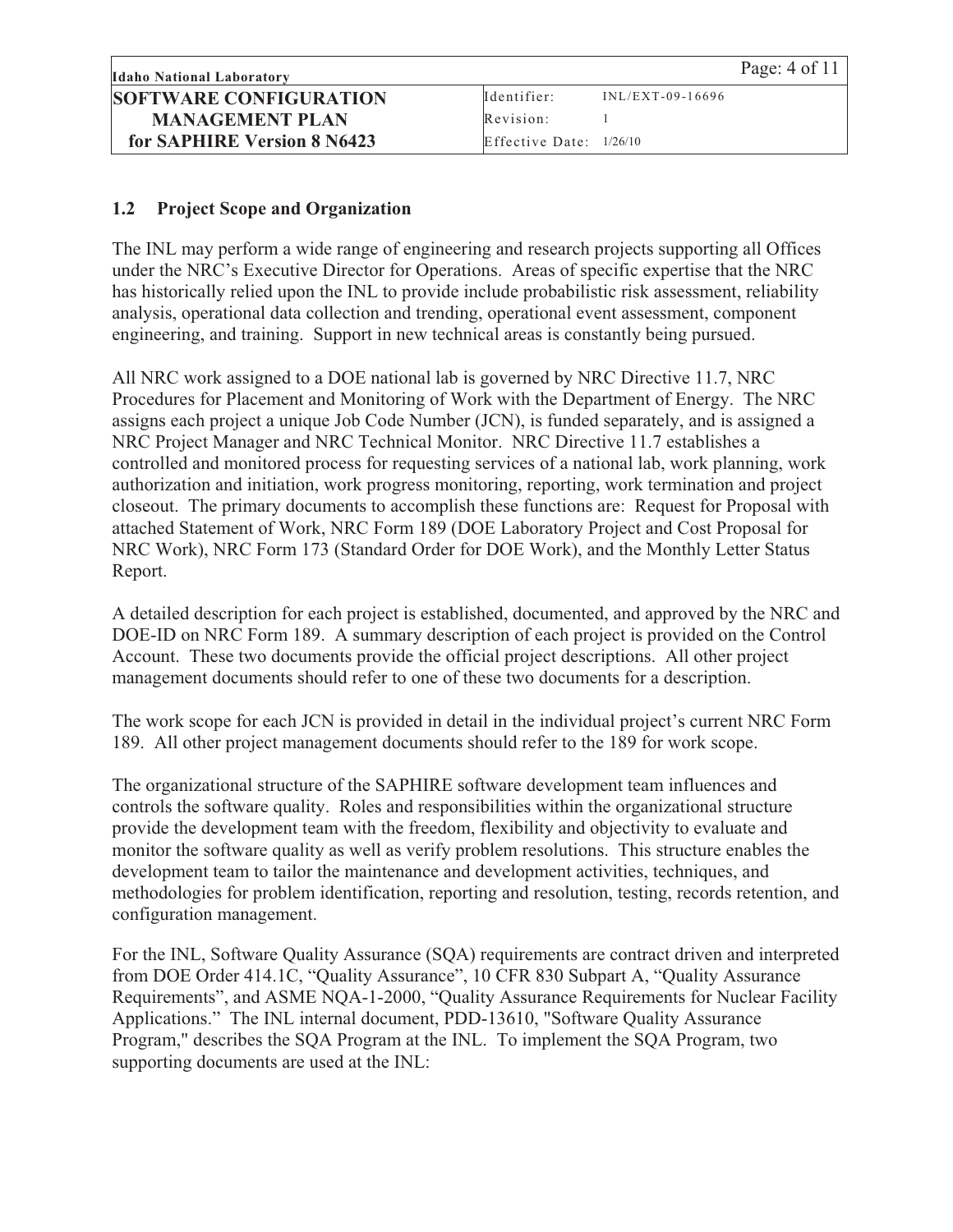- 1. LRD-13600, "Software Quality Assurance" specifies the requirements and responsibilities for controlling the quality of software and applies to laboratory organizations that develop, procure, modify, maintain, operate, use, or retire software.
- 2. LWP-13620, "Software Quality Assurance" is the entry-level document for the SQA work processes. This procedure directs the SQA activities during the software life cycle which consists of requirements, design, implementation, acceptance test, operations, maintenance, and retirement. LWP-13620 is designed to standardize the lab's SQA implementation by applying a graded approach and utilizing trained personnel in the identification of the required SQA activities. LWP-13620 provides direction in determining the rigor (level of effort) required when (a) performing SQA activities and (b) creating documentation for each phase of the software life cycle.

SQA must be applied to all INL software (including SAPHIRE development) activities that meet the criteria in LWP-13620. Performing SQA is important because it (a) maintains compliance with DOE O 414.1C, "Quality Assurance" and 10 CFR 830 "Nuclear Safety Management", Subpart A "Quality Assurance Requirements"; (b) assists in assuring you are following a stable, repeatable process that is cost effective and consistently meets customer requirements; and (c) provides a foundation for ensuring the quality of software developed, procured, and modified at the INL.

Per LWP-13620, the Software Owner is a representative of the organization responsible for the application of the software. He/she is identified in the INL Enterprise Architecture and is responsible for:

- $\bullet$  Identifying and documenting the appropriate safety software categorization to software per LWP-13620.
- Approving software management plan, requirement, acceptance test, and retirement documentation
- Approving results of evaluations of acquired and legacy software to determine adequacy to support the operations, maintenance, and retirement phases
- $\bullet$  Procuring software using LWP-4001, "Material Acquisitions" and LWP-4002, "Service Acquisitions."
- $\bullet$  Developing and implementing program-specific training for the operational use of safety software
- Considering whether user training is needed for the operational use of Quality Level 1 and Quality Level 2 software.

"Software" as defined by the PDD-13610 procedure pertains to computer programs and associated documentation and data pertaining to the operation of a computer system and includes: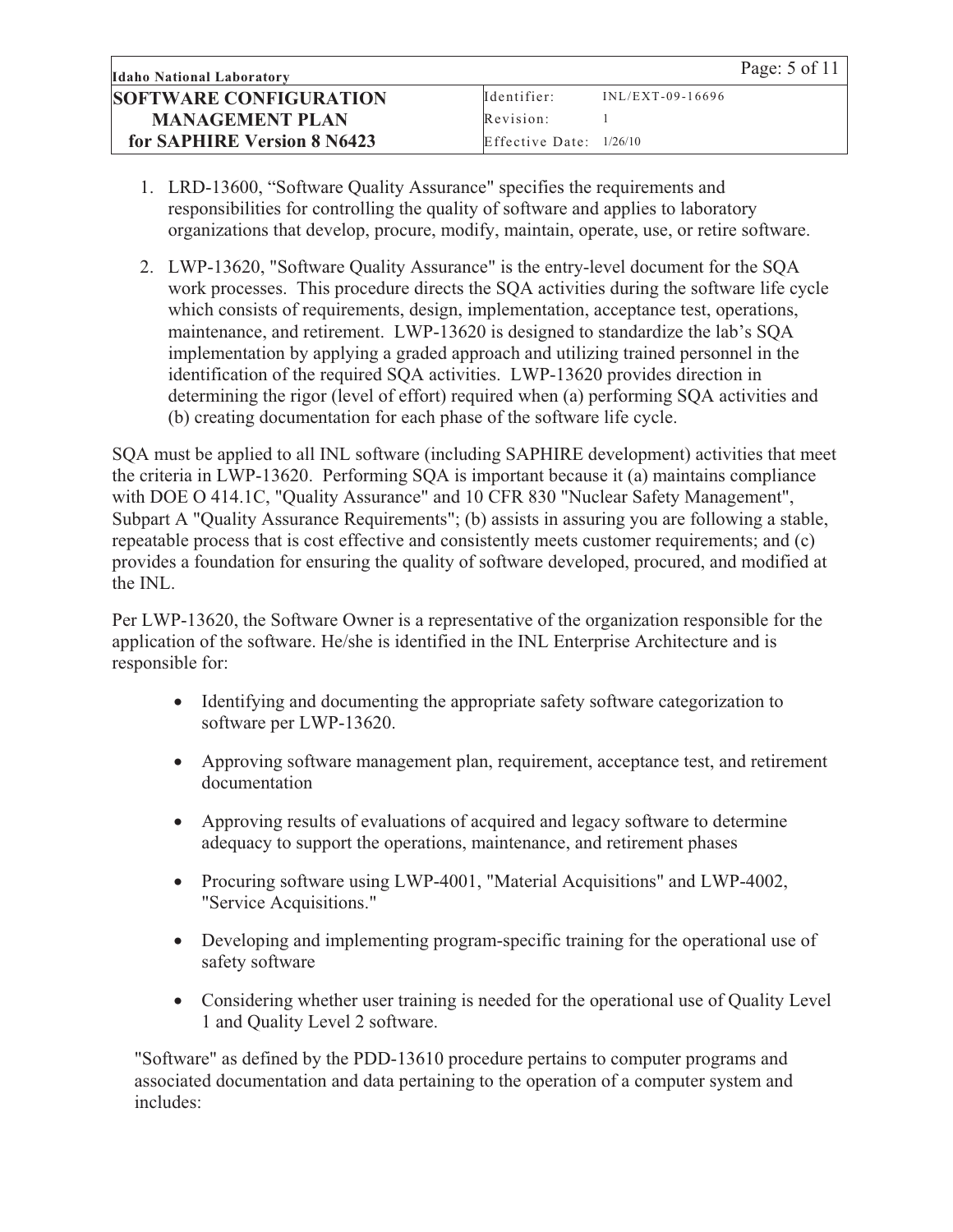| <b>Idaho National Laboratory</b> |                           |                    | Page: 6 of 11 |
|----------------------------------|---------------------------|--------------------|---------------|
| <b>SOFTWARE CONFIGURATION</b>    | Identifier:               | $INL/EXT-09-16696$ |               |
| <b>MANAGEMENT PLAN</b>           | Revision:                 |                    |               |
| for SAPHIRE Version 8 N6423      | Effective Date: $1/26/10$ |                    |               |

- 1. Application Software software designed to fulfill specific needs of a user; for example navigation, payroll, or process control.
- 2. Support Software such as the following software tools (e.g., compilers, configuration and code management software, editors) or system software (e.g., operating systems).

Note that within the INL SQA process, software that does not fall within the scope of the SQA Program includes any software covered by a contractual agreement, such as Work for Others, that includes references or requires a specific documented SQA process. Currently, the SAPHIRE development uses the document Software Quality Assurance Plan Document ID: INL/EXT-09-16697 for SQA.

It is the responsibility of the **Software Owner** to make the determination as to whether a particular software can be classified as "safety software." Safety Software includes the following type of software:

- $\bullet$  Safety System Software. Software for a nuclear facility that performs a safety function as part of a structure, system, or component and is cited in either (a) a DOE approved documented safety analysis or (b) an approved hazard analysis per DOE P 450.4, Safety Management System Policy, dated 10-15-96, and the DEAR clause.
- $\bullet$  Safety Analysis and Design Software. Software that is used to classify, design, or analyze nuclear facilities. This software is not part of a structure, system, or component (SSC) but helps to ensure that the proper accident or hazards analysis of nuclear facilities or an SSC that performs a safety function.
- $\bullet$  Safety Management and Administrative Controls Software. Software that performs a hazard control function in support of nuclear facility or radiological safety management programs or technical safety requirements or other software that performs a control function necessary to provide adequate protection from nuclear facility or radiological hazards. This software supports eliminating, limiting or mitigating nuclear hazards to worker, the public, or the environment as addressed in 10 CFR 830, 10 CFR 835, and the DEAR ISMS clause.

For all software that falls within the scope of the SQA Program, a **quality level** must be assigned by a qualified Quality Level Analyst with review and concurrence by a Quality Level Reviewer (i.e., a second Quality Level Analyst) per LWP-13014, "Determining Quality Levels." The Quality Level Analyst should then communicate to the Software Owner the determined quality level.

However, for software deployed prior to the release of the revised INL SQA Program (SAPHIRE development falls into this category):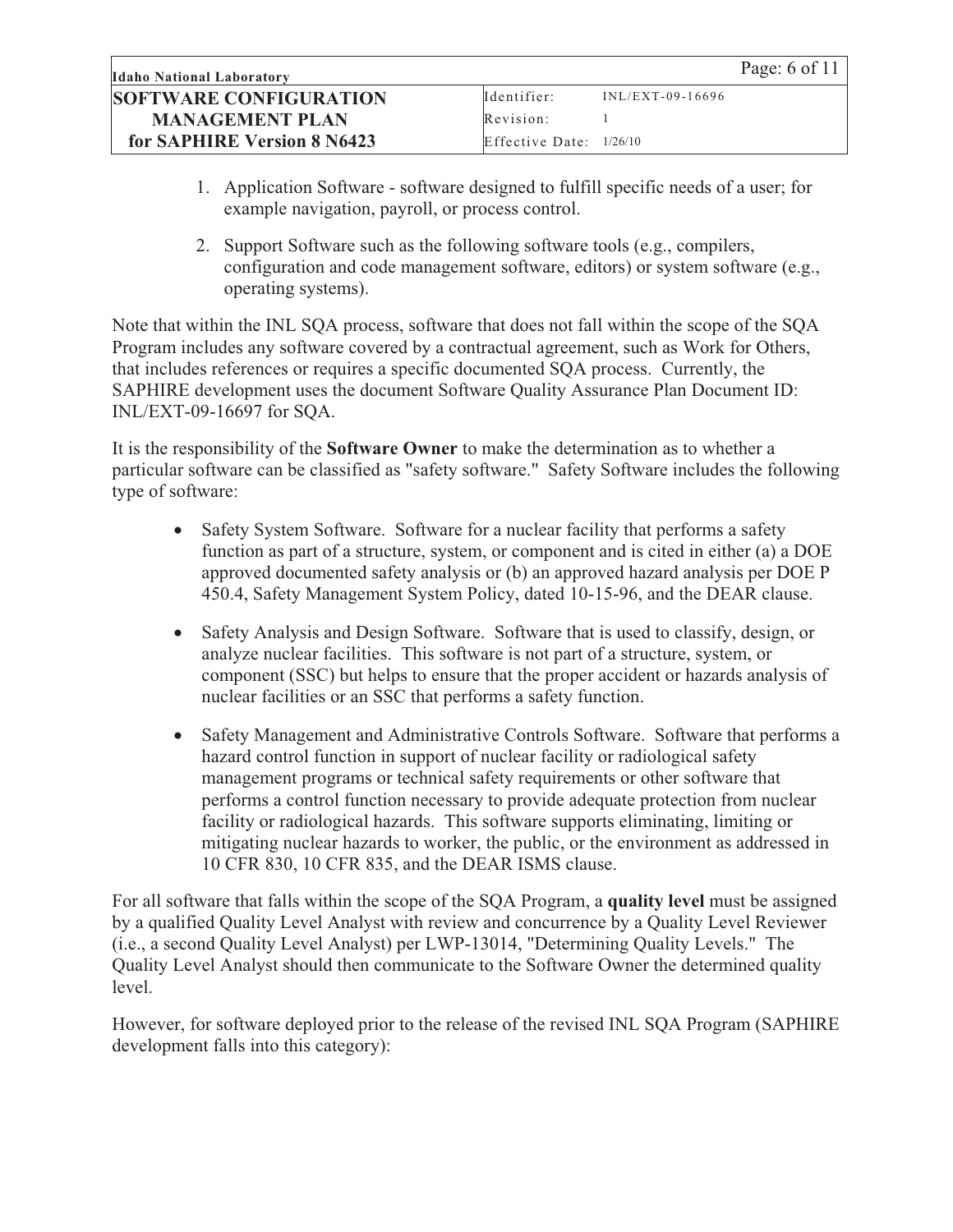- 1. When the revised INL SQA Program became effective (3/29/2007), the date for completion of the QL determination for legacy software projects must be identified and documented.
- 2. At the time the software is modified, the QL determination activity must be performed.
- 3. ALL software must have an associated QL Determination by no later the 3/31/2008.

A quality level is a designator that identifies the relative risk associated with the failure of items or activities. This quality level determination must be performed regardless of the size or complexity of the software. The Quality Levels are defined as follows:

| <b>Quality Level 1</b> software is software whose failure creates "high" risk. This software |
|----------------------------------------------------------------------------------------------|
| requires a high degree of rigor during the software life cycle.                              |

- **Quality Level 2** software is software whose failure creates "medium" risk. This software requires a moderate degree of rigor during the software life cycle.
- **Quality Level 3** software is software whose failure creates "low" risk. This software requires a low degree of rigor during the software life cycle.

The quality level of the software is a component when determining the level of rigor (gradedapproach) that the SQA Specialist must ensure is applied when performing software quality assurance activities or creating documentation for each phase of the software life cycle. The higher the quality level of the software, the more rigorous the quality assurance activities and documentation will need to be as defined in Section 4.2 of LWP-13620.

Per the Requirements Phase Documentation table in LWP-13620:

- 1. For QL-1 and QL-2 Custom-Developed or Configurable software: include within the software's documentation (e.g., Project Execution Plan (PEP), Software Quality Assurance Plan (SQAP)):
	- a. The activities to be performed to support software quality assurance (e.g., design reviews, acceptance testing, reviews and audits),
	- b. Identify SQA documentation to be generated,
	- c. Identify the roles and responsibilities for SQA activities, and
	- d. The methodology for tracing requirements throughout the software life cycle.
- 2. For QL-3 Custom Developed or Configurable software and all other software types (i.e., acquired, utility calculations, commercial D&A), the described information is optional or not applicable within the software's documentation.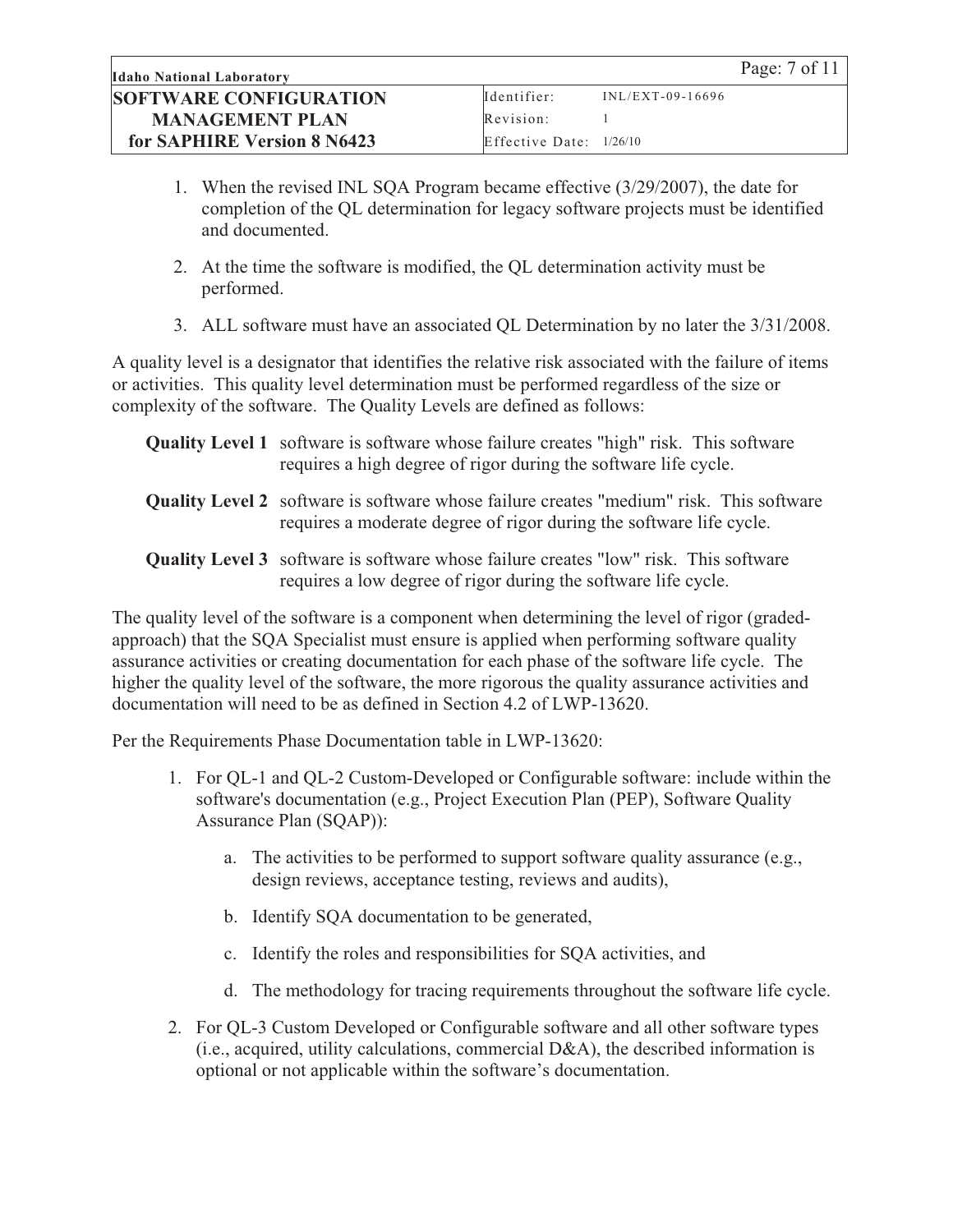All documentation that furnishes evidence of the software quality is considered a QA record and should be handled as a quality record according to the organization, program, or project's Records Management Plan as required by LWP-1202. QA records generated during the software development life cycle could include project plans, requirement specifications, configuration management plans, software quality assurance plans, security plans, monthly reports, and verification and validation documentation (e.g., test plans, test cases, design review documents).

For the SAPHIRE 8 development project, the INL-derived QA program (LWP-13620) quality level has been set at Quality Level 3.

INL will follow NRC Management Directive 11.7 "Procedures for Placement and Monitoring of Work with the Department of Energy" related to software development. This directive suggests that "all software development, modification, or maintenance tasks shall follow general guidance provided in NUREG/BR-0167 "Software Quality Assurance Program and Guidance." SAPHIRE 8 will follow the requirements for Level 1 software defined in Section 1.2 of NUREG/BR-0167.

#### **1.3 Configuration Management Approach**

The INL software developers use version control for both the formally released SAPHIRE versions, as well as for source code. For each formal release of the software, the developers perform an acceptance test: the software must pass a suite of automated tests prior to official release. IV&V tests and test observations are also being performed as given in the IV&V plan to support the first general release version of SAPHIRE 8.

Each official release of SAPHIRE is assigned a unique version identifier. The release is bundled into a standard installation package for easy and consistent set-up by individual users. Included in the release is a list of bug fixes and new features for the current release, as well as a history of those items for past releases. Each formal release of SAPHIRE will have passed an acceptance test described in the Software Acceptance Test Plan (INL/EXT-09-16236).

In addition to assignment of a unique version identifier for an official software release, each source code file is kept in a controlled library (a revision control system, or RCS). (Source code is a collection of all the computer instructions written by developers to create the finished product.) The library is kept on a server, where back-ups are regularly made. (Individual developers/programmers machines are periodically backed up as well.)

The source code version control library requires that individual programmers "check-out" all files that they intend to modify. Prior to "check-in", programmers must document changes. A record is kept of all changes, both as explained by the developer, and as individual copies of each version of a file. At any time, the developer can retrieve past versions intact, if necessary.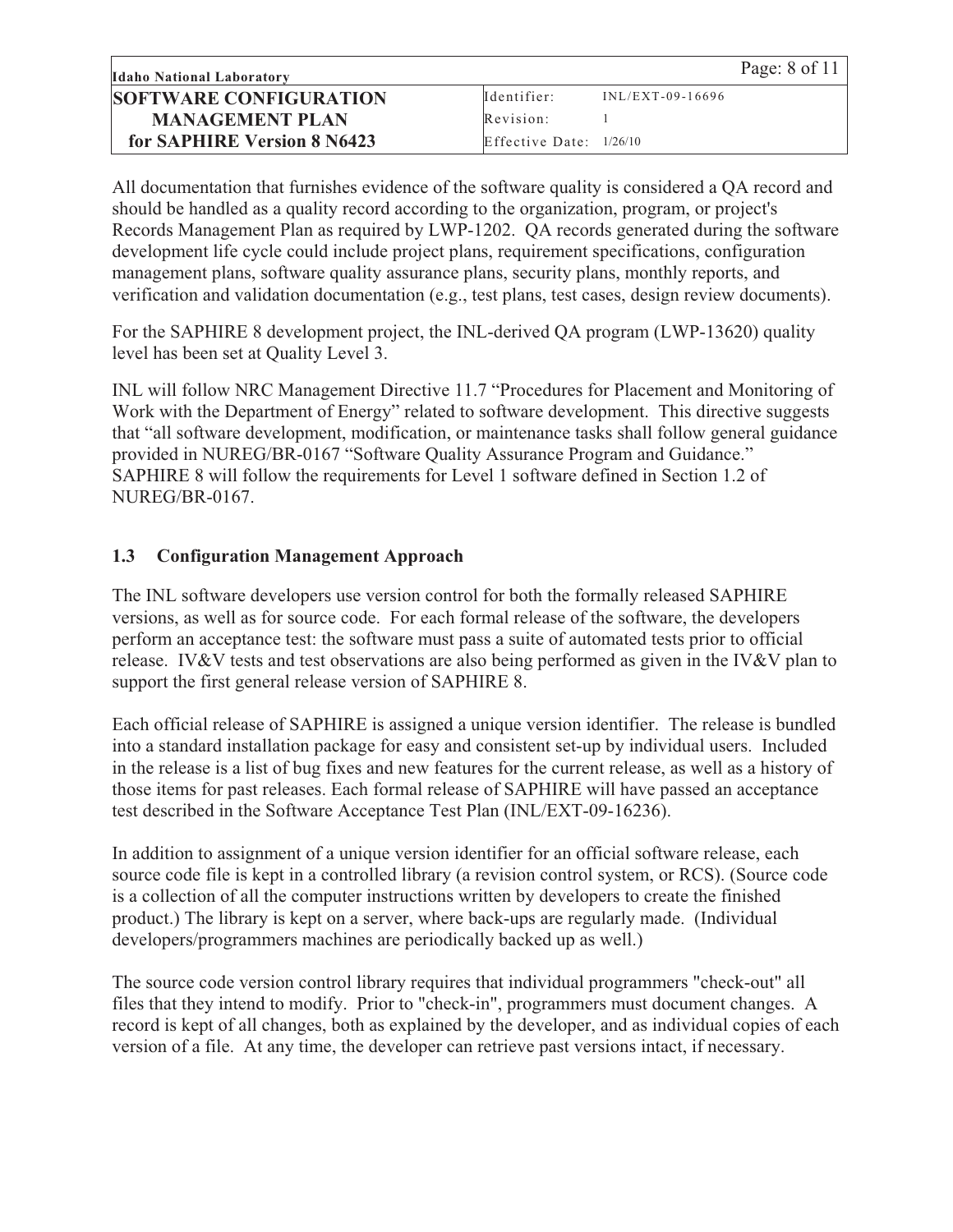| <b>Idaho National Laboratory</b> |                           |                    | Page: $9$ of 11 |
|----------------------------------|---------------------------|--------------------|-----------------|
| <b>SOFTWARE CONFIGURATION</b>    | Identifier:               | $INL/EXT-09-16696$ |                 |
| <b>MANAGEMENT PLAN</b>           | Revision:                 |                    |                 |
| for SAPHIRE Version 8 N6423      | Effective Date: $1/26/10$ |                    |                 |

The SAPHIRE software program is continually modified, in response to user reported bugs and suggestions, and contractually specified enhancements. The version control procedure described above ensures a methodical approach to tracking and releasing these changes.

Quality assurance reviews configuration management and control processes to ensure that only authorized changes are made to the software. All software modules that have been tested, documented, and approved for inclusion into the next release of the software are baselined. The software/system database "librarian" controls the baselined source code. Copies of current build routines needed to construct the software, including all copies of all build routines used in all prior releases are also under the librarian control.

SAPHIRE uses a configuration management database as a control library for all information related to the development of software fixes, enhances, baselines, and subsequent releases. Processes are in place to uniquely identify all components, modules, documentation, error reports, test suites, and test results through the establishment of a configuration control tracking number.

Bug fixes and all supporting documentation are placed under configuration control. Notes from the reporting user are obtained describing the general context of the bug, as well as step-by-step actions to reproduce the bugs. This includes acquiring a copy of the user's database, when necessary. The bug is classified and prioritized according to severity. A bug is considered "minor" if it inconveniences the user, but a workaround exists to produce a correct answer. A bug is "major" if it prevents the user from obtaining the correct answer. Bugs found in more commonly used features are considered a higher priority than those found in less used features. User deadlines are also considered. Bug fixes are tested in the environment in which they were reported, as well as other places if possible side effects are suspected. Sometimes, a release candidate is made available to the reporting user or group of users to ensure that the problem has been satisfactorily fixed. Once a bug has been resolved, it is added to the list of changes for the next official version, which must pass the set of acceptance tests described in the next section.

Software enhancements and supporting requirements and documentation are also placed under configuration control. Enhancements are prioritized and implemented, with intermediate testing by the developer and often by the requestor. Once the process and results appear acceptable, the feature is added to the next official release.

#### **1.4 Release Management**

Upon the need to release an updated version of SAPHIRE, the release management process described in Figure 1 is used to control the process. As part of the testing, a testing witness form is used to log the results of the testing process; this form is shown in Figure 2.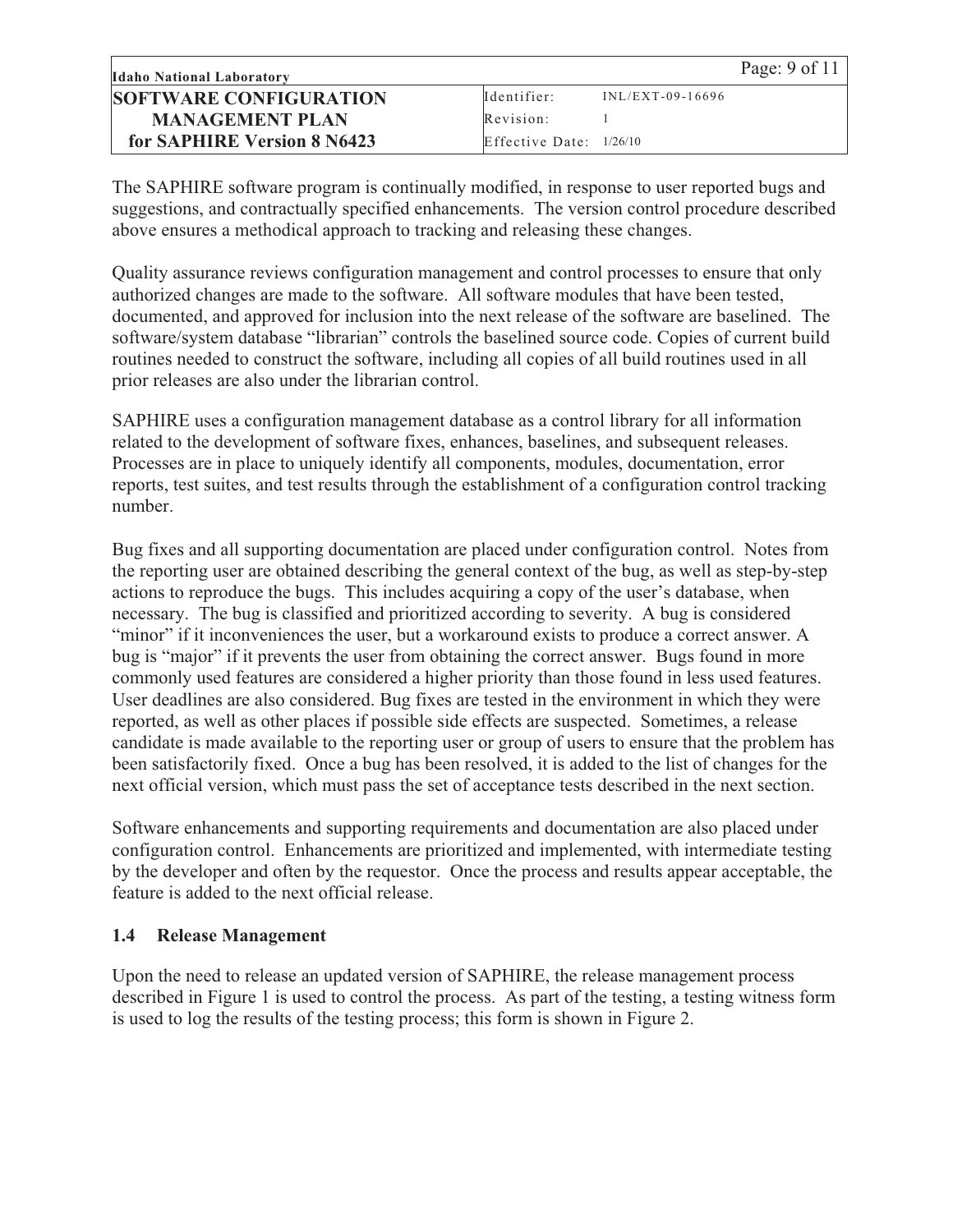**Idaho National Laboratory** Page: 10 of 11 **SOFTWARE CONFIGURATION MANAGEMENT PLAN for SAPHIRE Version 8 N6423**

Revision 3

## SAPHIRE Release Management



Figure 1. SAPHIRE release management process.